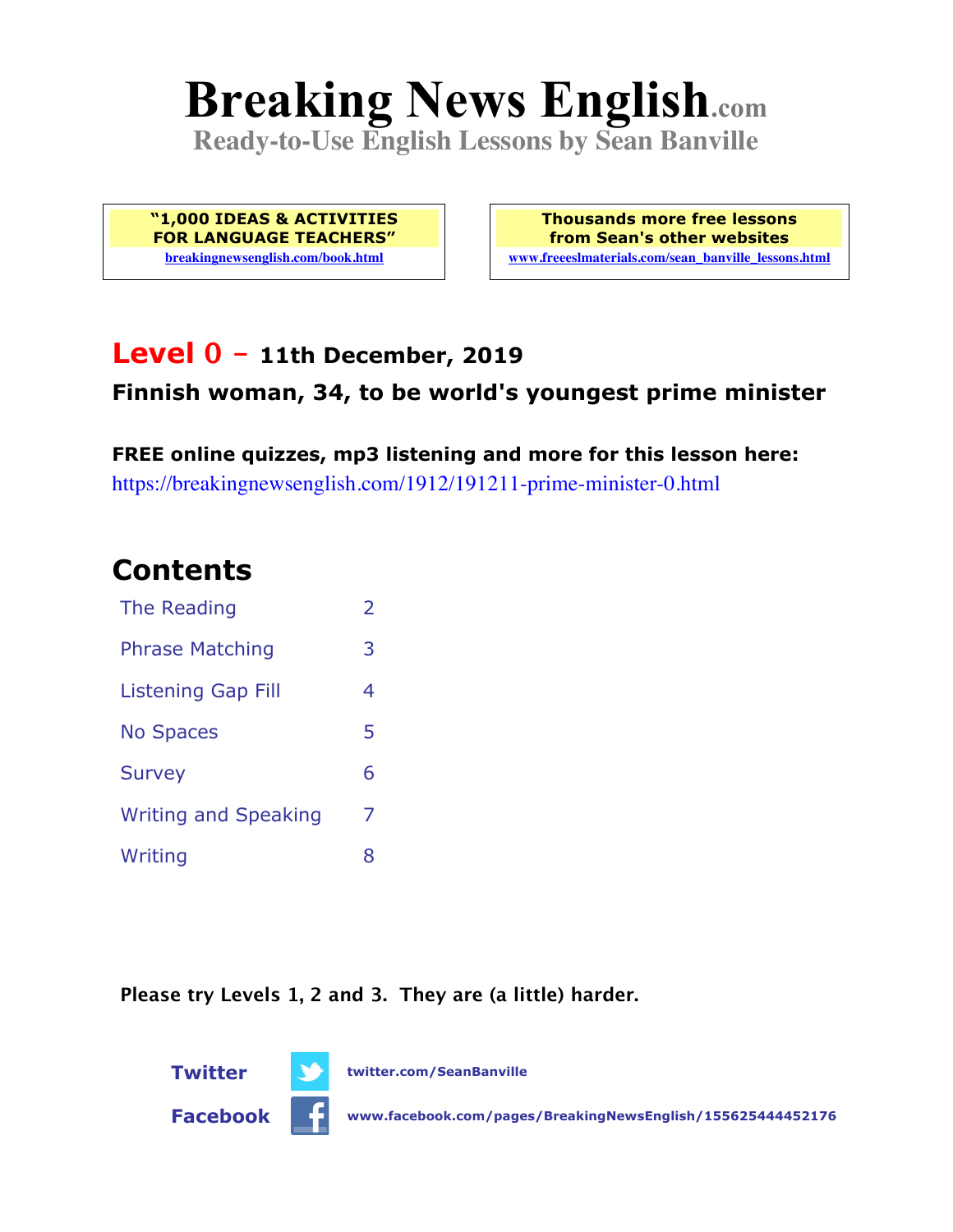### **THE READING**

From https://breakingnewsenglish.com/1912/191211-prime-minister-0.html

A 34-year-old will be the world's youngest prime minister. Her name is Sanna Marin. She won an election on Sunday. She got 32 of the 61 votes to be her party's leader. Ms Marin was the minister of transport and communications. She is taking over as Finland's prime minister from the ex-prime minister. He quit last week.

Marin is excited about her new job. She said: "There's a lot of work to be done." She will review the government's program. She will also increase the popularity of her party. She wants people's trust. Marin is a new kind of leader. She shares photos of her private, social and political life on her Instagram page.

Sources: https://www.**helsinkitimes.fi**/finland/finland-news/politics/17078-social-democrats-selects-marinas-its-candidate-to-succeed-rinne.html https://www**.rt.com**/news/475359-finland-youngest-prime-minister/ https://www.**reuters.com**/article/us-finland-government-pm/finlands-social-democrats-namemarin-to-be-youngest-ever-prime-minister-idUSKBN1YC0JO

**Level ·0** Finnish woman, 34, to be world's youngest prime minister *– 11th December, 2019* **More free lessons at** breakingnewsenglish.com - Copyright Sean Banville 2019 2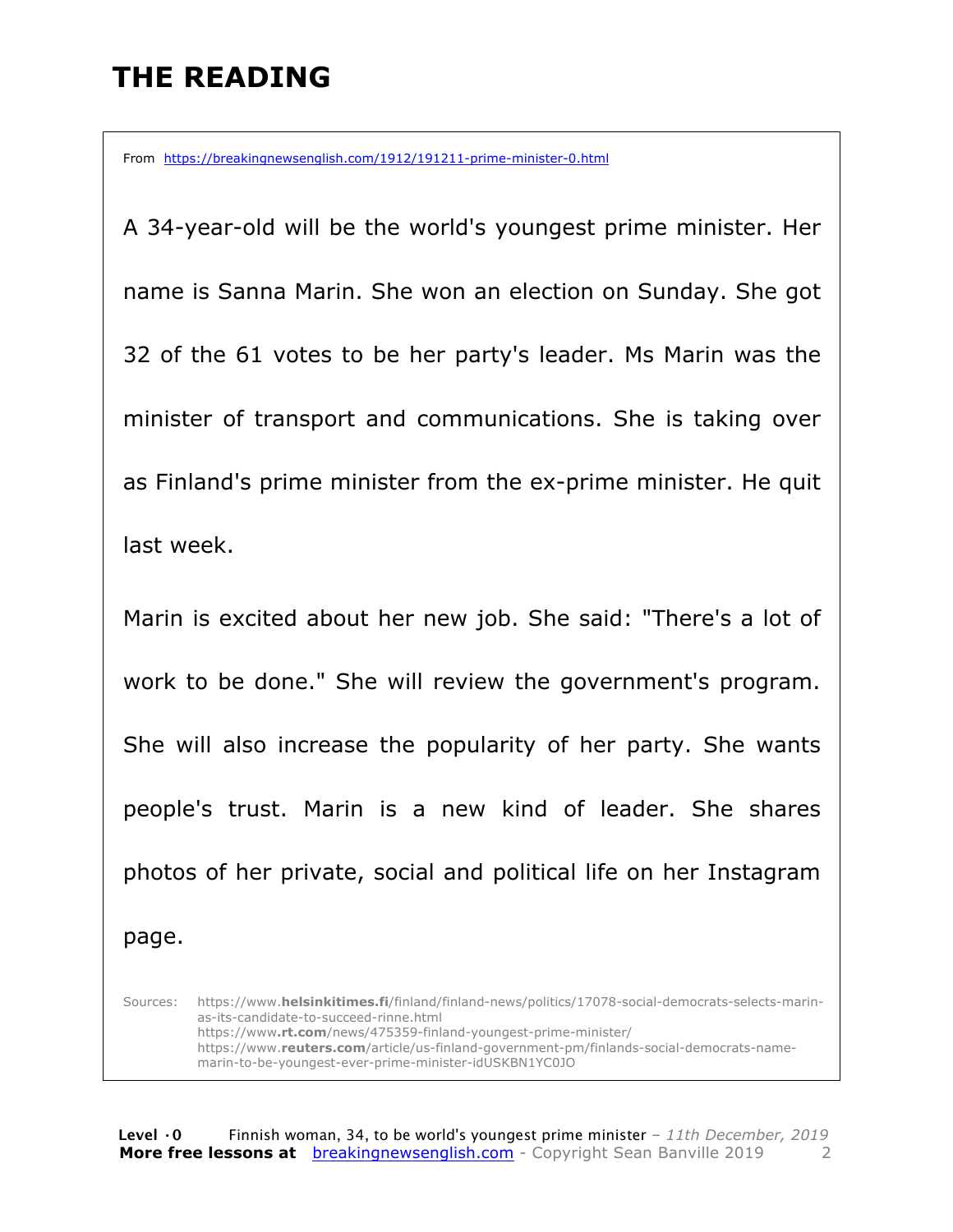### **PHRASE MATCHING**

From https://breakingnewsenglish.com/1912/191211-prime-minister-0.html

#### **PARAGRAPH ONE:**

| 1. A 34-year-old will   | a.            |                          |
|-------------------------|---------------|--------------------------|
| 2. She won an           | b.            | $\overline{\phantom{0}}$ |
| 3. She got 32 of the 61 | $C_{\bullet}$ | $\overline{\phantom{a}}$ |
| 4. be her party's       | $d.$ $\vert$  |                          |
| 5. Ms Marin was the     | e.            |                          |
| 6. transport and        | f.            |                          |
| 7. She is taking        | q.            | $\overline{\phantom{0}}$ |
| 8. He quit              | h.            |                          |

#### **PARAGRAPH TWO:**

| 1. Marin is excited      | a. to be done |
|--------------------------|---------------|
| 2. There's a lot of work | b. page       |
| 3. She will review the   | c. trust      |

- 4. increase the popularity
- 5. She wants people's
- 6. She shares
- 7. her private, social
- 8. on her Instagram
- votes
- b. minister
- election on Sunday
- last week
- over
- communications
- leader
- h. be
- to be done
- c. trust
- d. photos
- e. and political life
- f. about her new job
- g. of her party
- h. government's program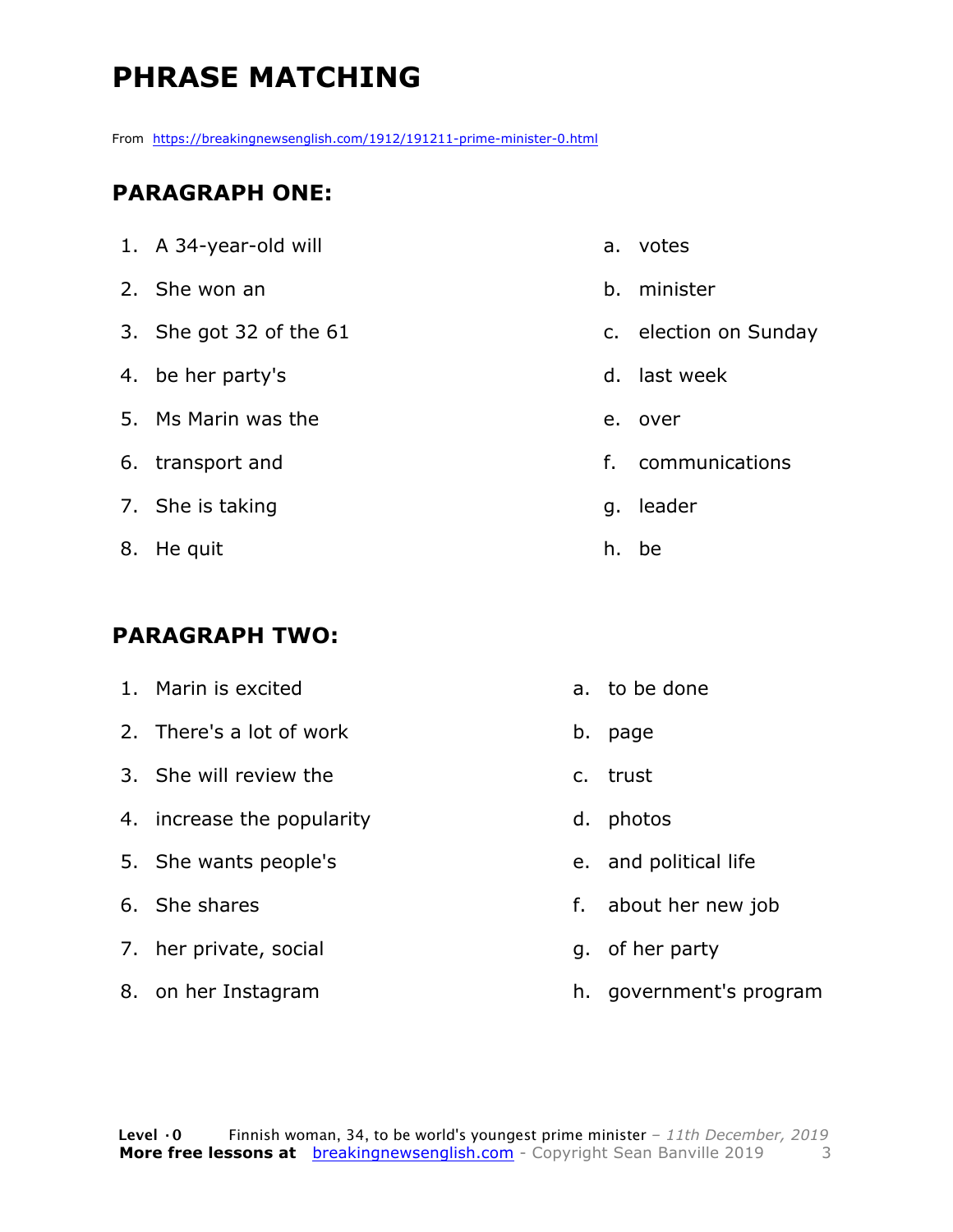### **LISTEN AND FILL IN THE GAPS**

From https://breakingnewsenglish.com/1912/191211-prime-minister-0.html

| minister. Her name is Sanna Marin. She won                         |  |  |  |  |
|--------------------------------------------------------------------|--|--|--|--|
|                                                                    |  |  |  |  |
|                                                                    |  |  |  |  |
|                                                                    |  |  |  |  |
|                                                                    |  |  |  |  |
| ex-prime minister. He (6) ________________________.                |  |  |  |  |
| Marin (7) ________________________ her new job. She said: "There's |  |  |  |  |
|                                                                    |  |  |  |  |
|                                                                    |  |  |  |  |
| increase (10) _____________________ her party. She wants           |  |  |  |  |
| people's trust. Marin is a new (11) _______________________. She   |  |  |  |  |
|                                                                    |  |  |  |  |
| her Instagram page.                                                |  |  |  |  |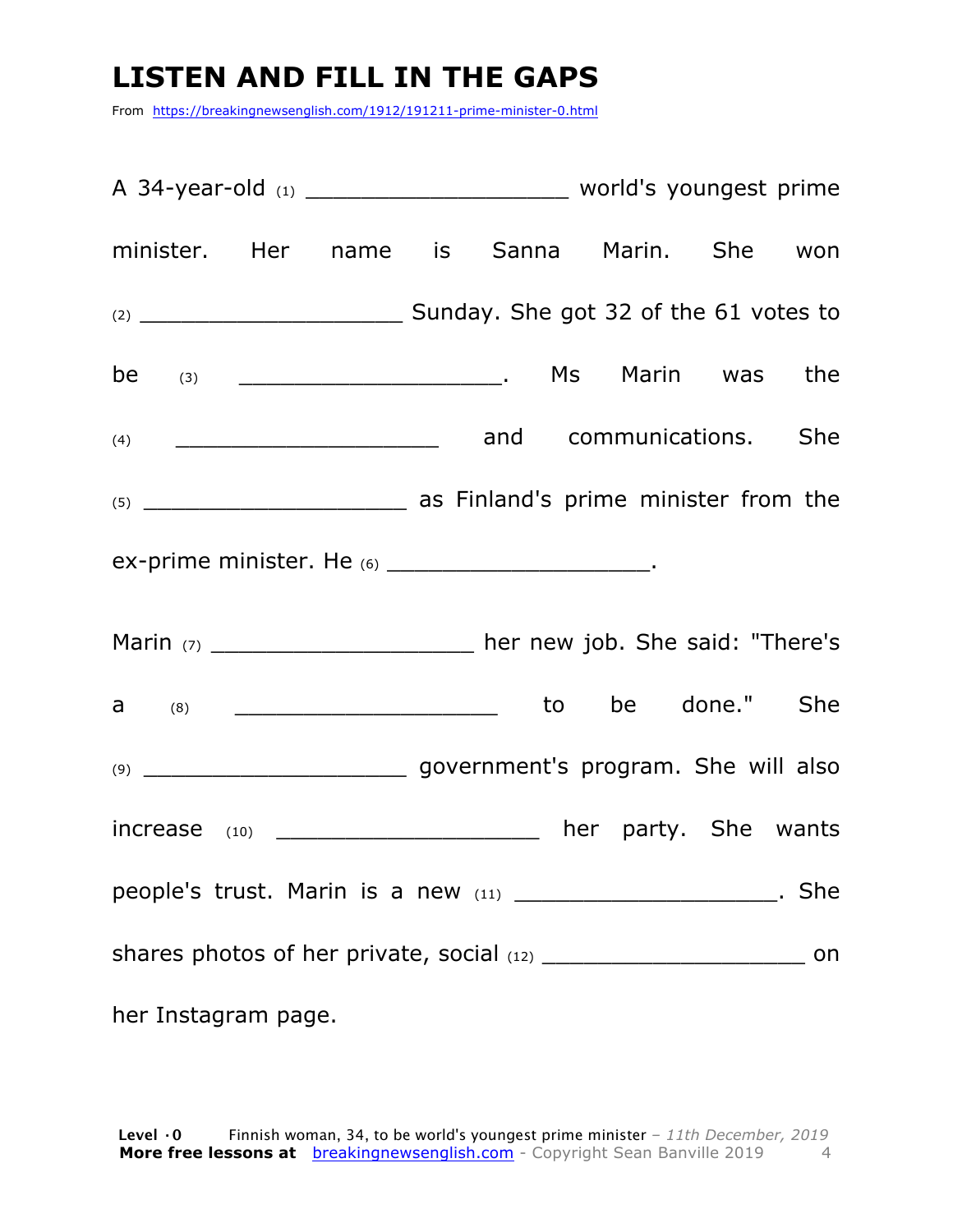## **PUT A SLASH ( / )WHERE THE SPACES ARE**

From https://breakingnewsenglish.com/1912/191211-prime-minister-0.html

A34-year-oldwillbetheworld'syoungestprimeminister.HernameisS

annaMarin.ShewonanelectiononSunday.Shegot32ofthe61votestob

eherparty'sleader.MsMarinwastheministeroftransportandcommuni

cations.SheistakingoverasFinland'sprimeministerfromtheex-prim

eminister.Hequitlastweek.Marinisexcitedabouthernewjob.Shesaid:

"There'salotofworktobedone."Shewillreviewthegovernment'sprogr

am.Shewillalsoincreasethepopularityofherparty.Shewantspeople'st

rust.Marinisanewkindofleader.Shesharesphotosofherprivate,social

andpoliticallifeonherInstagrampage.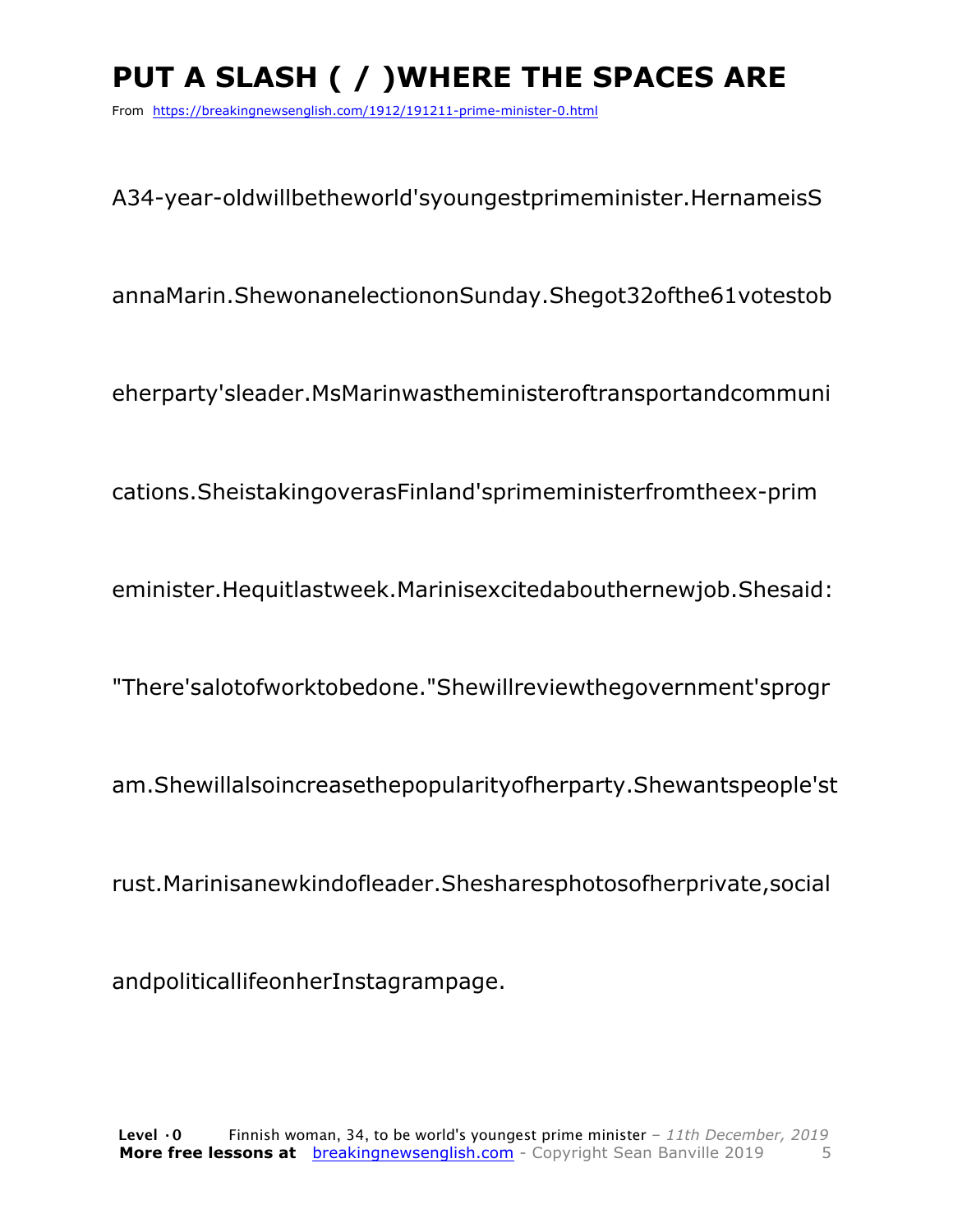### **PRIME MINISTERS SURVEY**

From https://breakingnewsenglish.com/1912/191211-prime-minister-4.html

Write five GOOD questions about prime ministers in the table. Do this in pairs. Each student must write the questions on his / her own paper.

When you have finished, interview other students. Write down their answers.

|      | STUDENT 1 | STUDENT 2 | STUDENT 3 |
|------|-----------|-----------|-----------|
| Q.1. |           |           |           |
| Q.2. |           |           |           |
| Q.3. |           |           |           |
| Q.4. |           |           |           |
| Q.5. |           |           |           |

- Now return to your original partner and share and talk about what you found out. Change partners often.
- Make mini-presentations to other groups on your findings.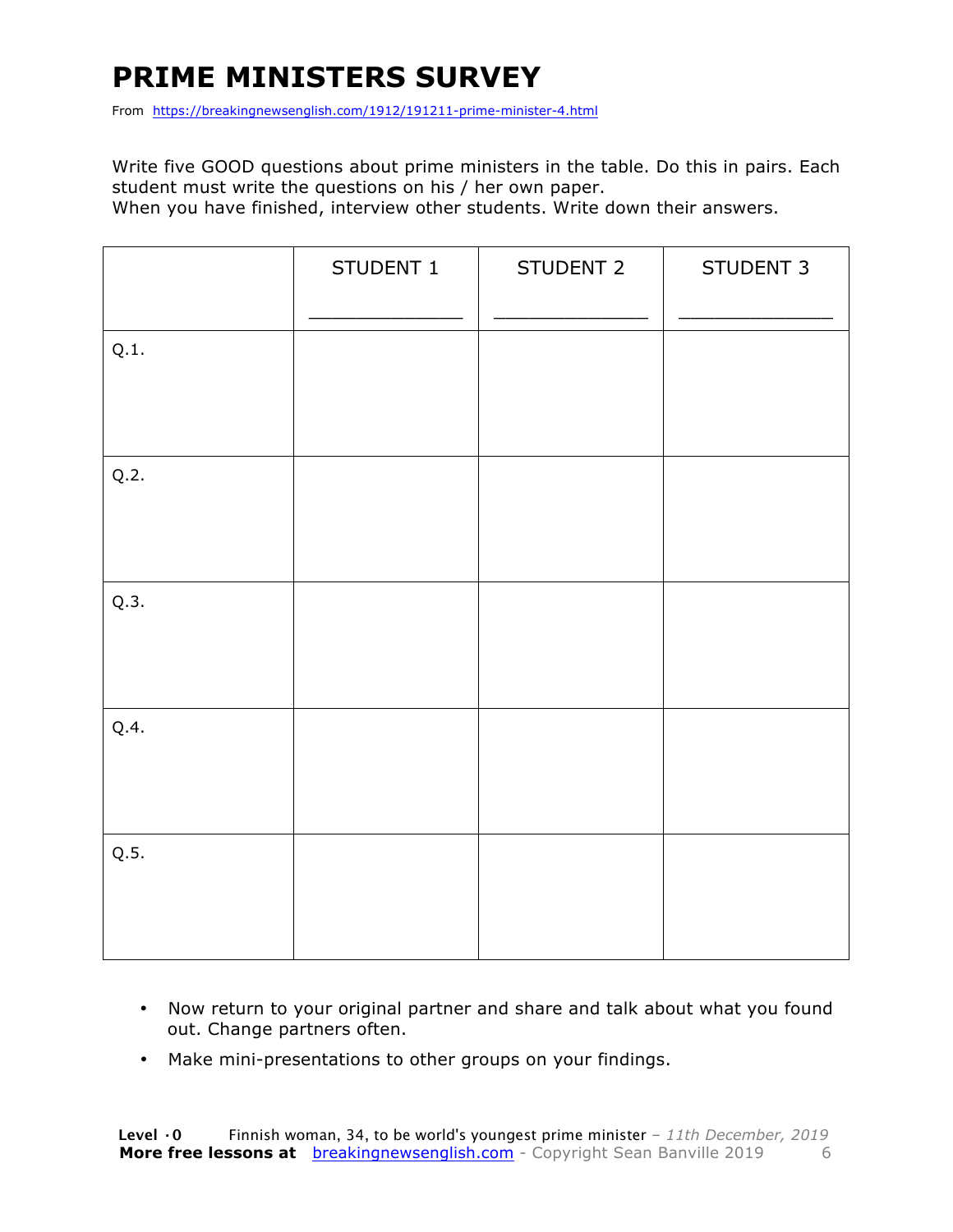### **WRITE QUESTIONS & ASK YOUR PARTNER(S)**

Student A: Do not show these to your speaking partner(s).

| a) |                                                          |  |  |
|----|----------------------------------------------------------|--|--|
| b) | <u> 1989 - Johann John Stone, mars eta biztanleria (</u> |  |  |
| c) |                                                          |  |  |
| d) |                                                          |  |  |
| e) |                                                          |  |  |
| f) |                                                          |  |  |

*Finnish woman, 34, to be world's youngest prime minister – 11th December, 2019* More free lessons at breakingnewsenglish.com

-----------------------------------------------------------------------------

### **WRITE QUESTIONS & ASK YOUR PARTNER(S)**

Student B: Do not show these to your speaking partner(s).

| a) |  |  |
|----|--|--|
| b) |  |  |
| c) |  |  |
| d) |  |  |
| e) |  |  |
| f) |  |  |
|    |  |  |

**Level ·0** Finnish woman, 34, to be world's youngest prime minister *– 11th December, 2019* **More free lessons at** breakingnewsenglish.com - Copyright Sean Banville 2019 7